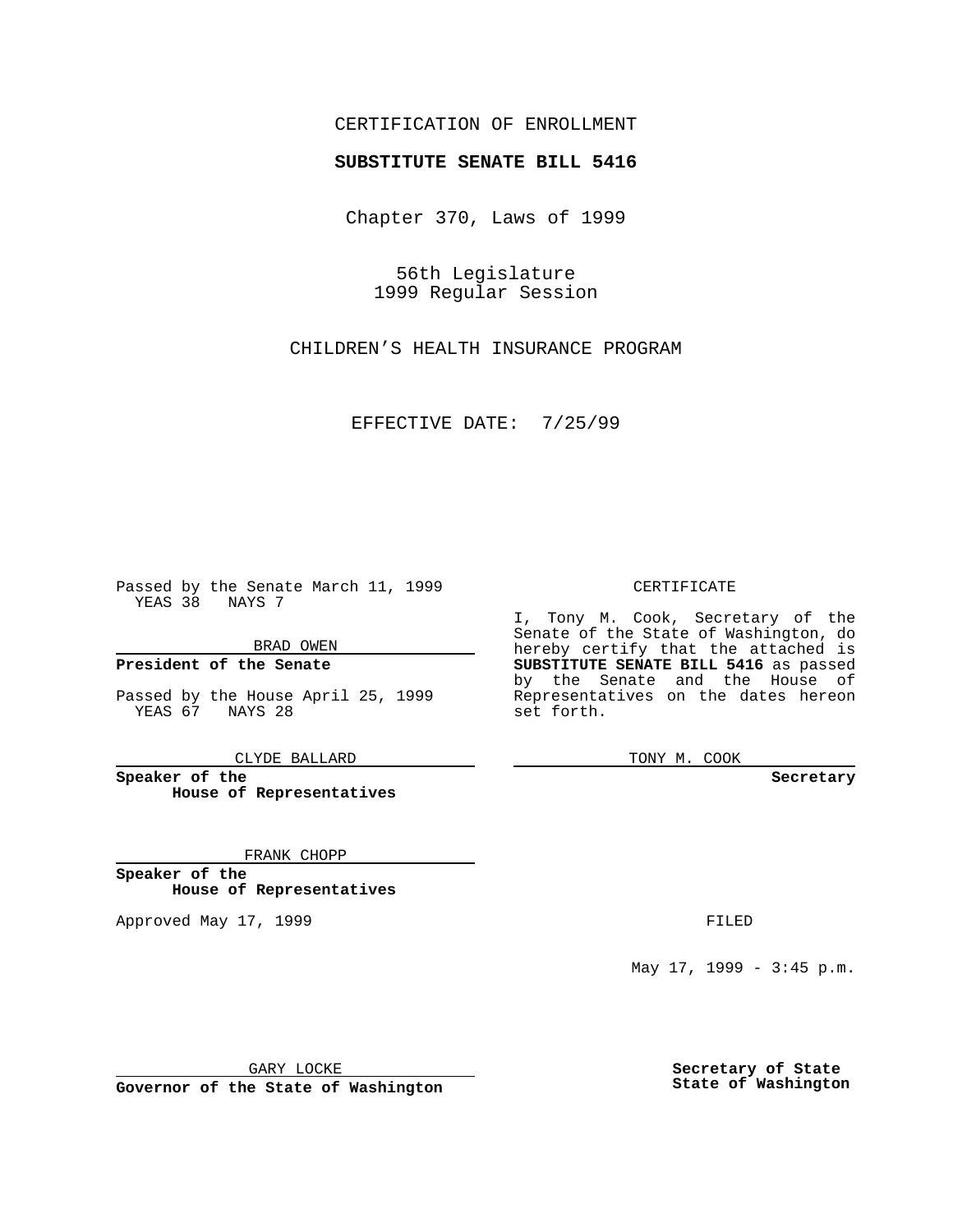## **SUBSTITUTE SENATE BILL 5416** \_\_\_\_\_\_\_\_\_\_\_\_\_\_\_\_\_\_\_\_\_\_\_\_\_\_\_\_\_\_\_\_\_\_\_\_\_\_\_\_\_\_\_\_\_\_\_

\_\_\_\_\_\_\_\_\_\_\_\_\_\_\_\_\_\_\_\_\_\_\_\_\_\_\_\_\_\_\_\_\_\_\_\_\_\_\_\_\_\_\_\_\_\_\_

Passed Legislature - 1999 Regular Session

## **State of Washington 56th Legislature 1999 Regular Session**

**By** Senate Committee on Health & Long-Term Care (originally sponsored by Senators Thibaudeau, Eide, Patterson, Franklin, Rasmussen, Snyder, Wojahn, Bauer, Kohl-Welles and McAuliffe; by request of Governor Locke)

Read first time 02/02/1999.

 AN ACT Relating to creating the children's health insurance program; and adding a new section to chapter 74.09 RCW.

BE IT ENACTED BY THE LEGISLATURE OF THE STATE OF WASHINGTON:

 NEW SECTION. **Sec. 1.** A new section is added to chapter 74.09 RCW to read as follows:

 (1) It is the intent of the legislature to create the children's health insurance program, the benefits of which are not an entitlement, to provide health care to children who are eligible for health care coverage under Title XXI of the federal social security act.

 (2) For the purposes of this section, "children's health insurance program" means the program established in compliance with Title XXI of the federal social security act for health care coverage of children: (a) Who are under the age of nineteen; (b) whose family income at the time of enrollment exceeds two hundred percent, but does not exceed two hundred fifty percent, of the federal poverty level as adjusted for family size and determined annually by the federal department of health and human services; (c) who choose to obtain health care coverage in return for periodic payments; and (d) who are otherwise eligible under Title XXI.